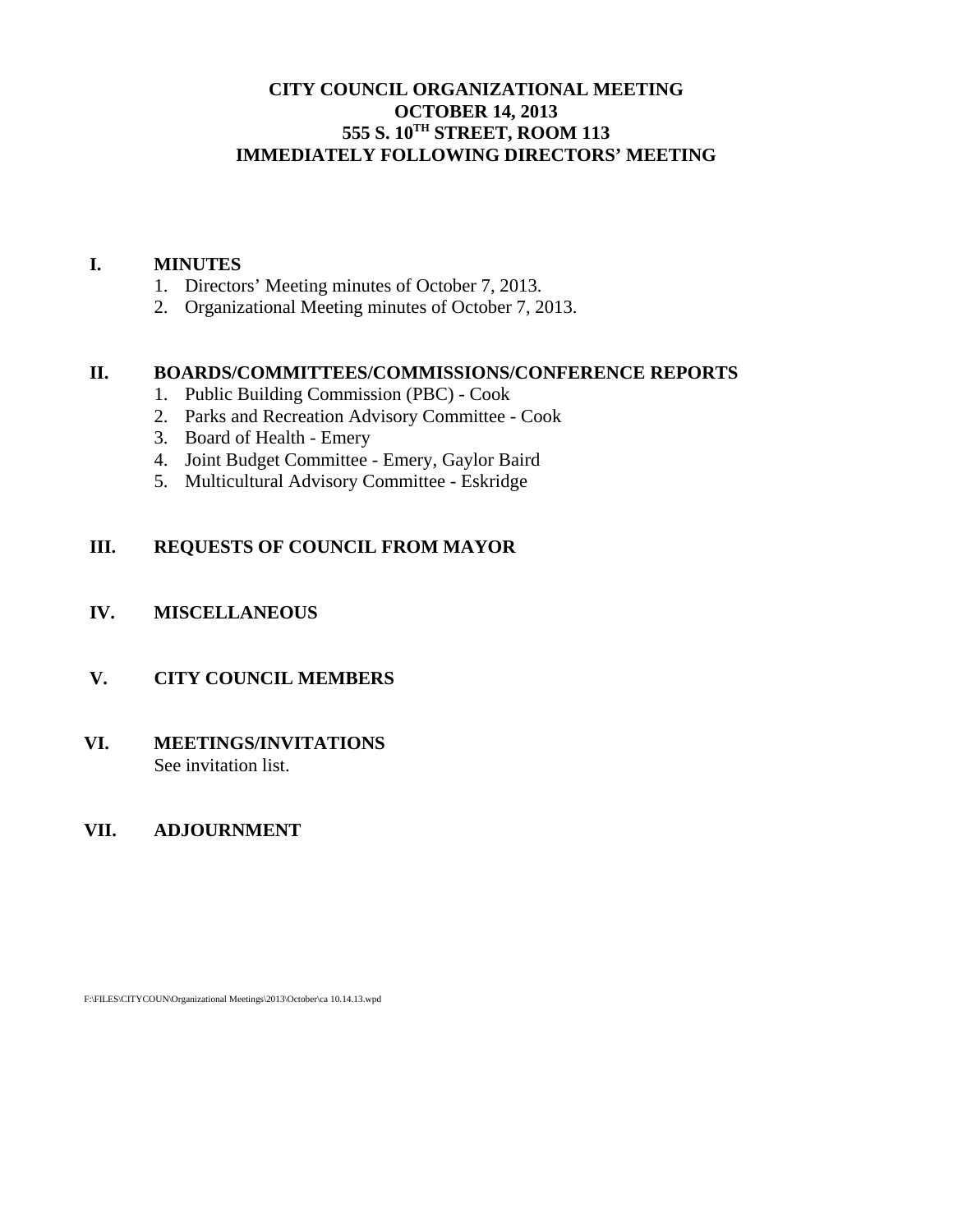### **MINUTES CITY COUNCIL ORGANIZATIONAL MEETING OCTOBER 14, 2013**

**Present:** Carl Eskridge, Chair; Doug Emery, Vice Chair; Roy Christensen; Trent Fellers; and Leirion Gaylor Baird

**Absent:** Jon Camp and Jonathan Cook

**Others:** Rick Hoppe, Chief of Staff; Rod Confer, City Attorney; and Mary Meyer, Council Secretary

Chair Eskridge opened the meeting at 2:21 p.m. and announced the location of the Open Meetings Act.

#### **I. MINUTES**

1. Directors' Meeting minutes of October 7, 2013.

2. Organizational Meeting minutes of October 7, 2013.

Minutes presented electronically to Council. After correction made placed on file in Council office.

### **II. BOARDS/COMMITTEES/COMMISSIONS/CONFERENCE REPORTS**

- **1. Public Building Commission (PBC) Cook** Councilman Cook absent.
- **2. Parks and Recreation Advisory Committee Cook** Councilman Cook absent.

# **3. Board of Health - Emery**

Emery stated the Board of Health's budget is based on fees, and their fees have to reflect what they need to cover the budget. No one would question why their fee goes up. If the cost goes up they do not get budget money towards increases.

Emery added they discussed e-cigarettes, with on-going and continuing questions. Very problematic for Health as there are no definite safety issues at this point which fit under our current guidelines. Believe the Board will take a wait and see attitude to determine procedure. Also discussed the Mayor's Community Health Challenge and believe it contains very realistic guidelines.

Eskridge commented while flying he noticed a couple in first class smoking e-cigarettes. Emery stated the Board discussed the problem, which is on the horizon. If you allow the cigarettes into establishments it's difficult for the owner/server to know the difference between cigarettes.

Fellers added he was in a restaurant where the manager asked a person to leave because of e-cigarettes. Emery said the question becomes, is this up to the owner to do what he decides? Confer stated he hasn't really examined the issue, but health concerns are documented. Emery stated businesses have had signs saying, Right to Refuse for Any Reason. Confer agreed, adding a business owner could chose to exclude.